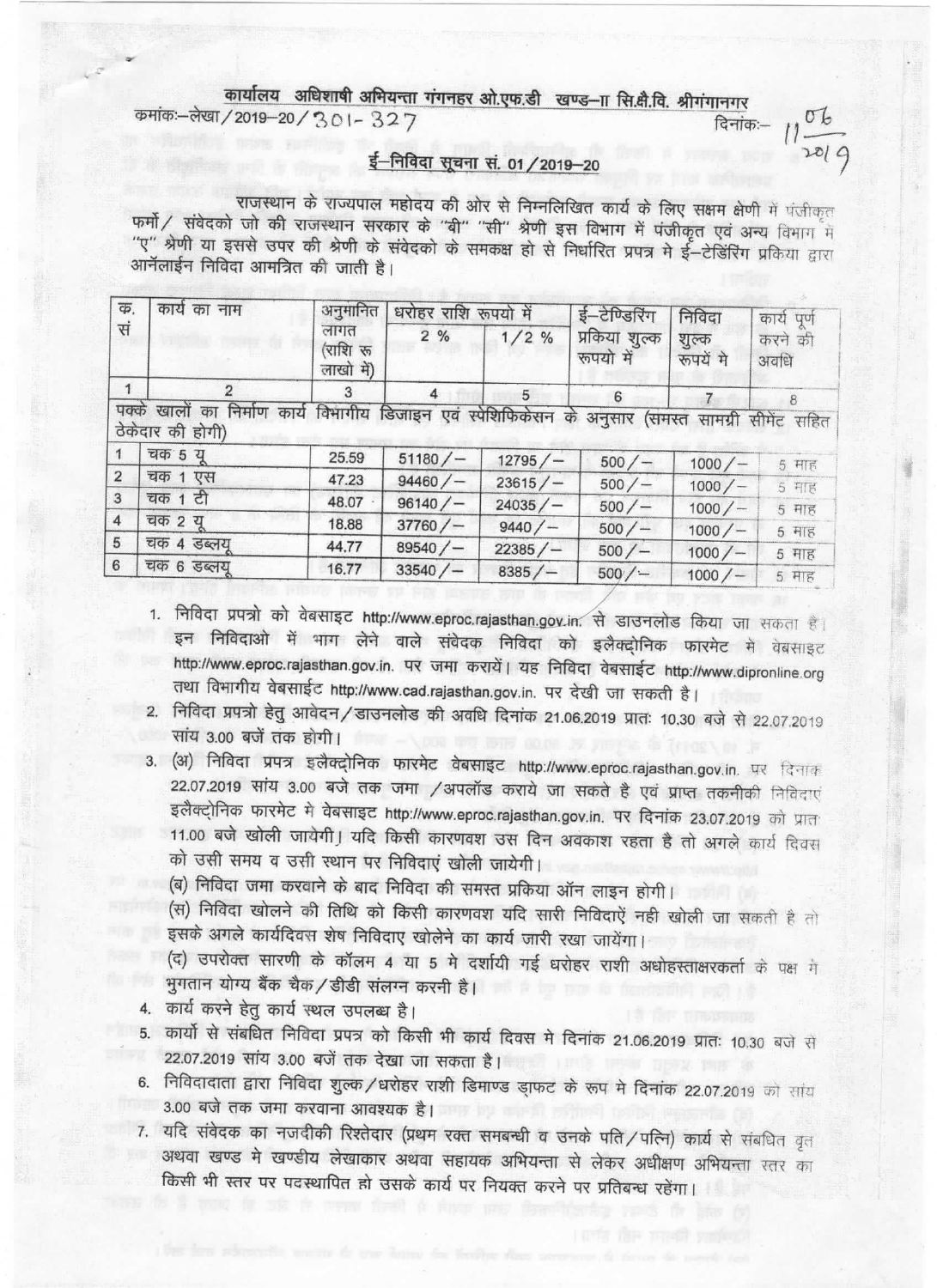- 8. राज्य सरकार मे किसी भी अभियात्रिकी विभाग मे किसी भी इंजीनियर अथवा इंजीनियरिंग या प्रशासनिक कार्य पर नियुक्त राजपत्रित अधिकारी राज्य सरकार की अनुमति के बिना सेवानिवृति के दो वर्ष तक संवेदक अथवा उसके कर्मचारी के रूप मे कार्य नही कर सकेंगें। यदि संवेदक अथवा उसके कर्मचारियों में कोई ऐसा व्यक्ति जिसने राज्य सरकार की उक्त लिखित अनुमति निविदा जमा कराने से पहले अथवा संवेदक के यहां सेवा लेने से पहले अनुमति नही ली है तो अनुबन्ध रदद किया जा सकेंगा।
- 9. निविदादाता इन प्रपत्रो को डाउनलोड कर सकते है। निविदादाता द्वारा निविदा शुल्क डिमाण्ड डा़फट के रूप मे इस कार्यालय मे निर्धारित तिथि तक जमा करवाना आवश्यक है।
- 10. किसी भी निविदा को स्वीकार करने एवं बिना कारण बताए निरस्त करने के समस्त अधिकार सक्षम अधिकारी के पास सुरक्षित है।
- 11. आर.पी.डब्लयू ए-100 की समस्त शर्ते मान्य होगी।
- 12. संवेदक द्वारा उक्त कार्यो के लिए निर्धारित मशीनरी एवं साज समान जो निविदा की स्पेशल कन्डीशन मे वर्णित है को स्वयं के पास होने या किराये पर लेने का प्रमाण प्रत्र देना होगा।
- 13. कार्य पूर्ण करने की अवधि मे मानसून अवधि सम्मलित है।
- 14. कार्य का दोष निवारण एवं उनके सुधार (डिफेक्ट लाइबिलिट पीरियड) का उत्तरदायित्व कार्य पूर्णता के पश्चात एक पूरी वर्षा की समाप्ति या कार्य पूर्ण करने की अवधि के तिथि के 6 मास पश्चात तक जो भी पश्चातवर्ती हो तक रहेगा।
- 15. मोर्टार एवं कंकरीट मिक्सींग हेतु पावर मिक्सर का उपयोग अनिवार्य है।
- 16. नाका शटर एवं फेम यदि विभाग के पास उपलब्ध होने पर उनका उपयोग अनिवार्य होगा। विभाग के पास उपलब्ध होने पर संवेदक को भूगतान नही होगा।
- 17. निविदा खोलने की दिनांक से निविदा स्वीकृत हेतु मान्य अवधि तक यदि निविदादाता अपनी निविदा में कोई संशोधन करता है अथवा निविदा वापिस लेता है तो उसकी धरोहर राशी जब्त कर ली जावेंगी ।
- 18. वित्त विभाग के आदेश संख्या एफ-1 एफ.डी / जीएफएण्डएआर / 2007 दिनांक 30.09.2011 (सर्कुलर नं. 19/2011) के अनुसार रू. 50.00 लाख तक 500/ – रूपये व 50.00 लाख से अधिक 1000/ रू. की राशि अतिरिक्त प्रकिया शुल्क डिमाण्ड डा़फट के रूप मे देय होंगी। यह डिमाण्ड डा़फट मैनेजिंग डायरेक्टर आर.आई.एस.एल. के पक्ष मे जयपुर मे भुगतान योग्य होना चाहिए।
- 19. ई-टेण्डिरिंग के लिए निविदादाता हेतु निर्देश

(अ) इन निविदाओं में दिलचस्पी लेने वाले निविदादाता निविदा प्रपत्रों को इन्टरनेट साइट http://www.eproc.rajasthan.gov.in. से डाउनलोड कर सकते है।

(ब) निविदा में भाग लेने वाले निविदादातो को इन्टरनेट साईट http://www.eproc.rajasthan.gov.in. पर रजिस्टर करवाना होगा। ऑनलाइन निविदा मे भाग लेने के लिए डिजिटल सर्टीफिकेट इनफोरमेशन टैकनोलोजी एक्ट-2000 के तहत प्राप्त करना होगा। जो इलैक्ट्रोनिक निविदा मे साईन करने हेतु काम आयेगा। निविदादाता उपरोक्त डिजिटल सर्टीफिकेट सीसीए द्वारा स्वीकृत एजेंसी से प्राप्त कर सकते है। जिन निविद्राताओं के पास पूर्व मे वैध डिजिटल सर्टीफिकेट है, नया डिजिटल सर्टीफिकेट लेने की आवश्यकता नही है।

(स) निविदादाताओं का निविदा प्रपत्र इलैक्ट्रोनिक फारमेट मे उपरोक्त वैबसाइट पर डिजिटल साईन के साथ प्रस्तुत करना होगा। जिसके प्रस्ताव डिजिटल साईन के साथ नही होगें उनके प्रस्ताव स्वीकार नहीं किये जायेगें। कोई भी प्रस्ताव अकेले भौतिक फार्म में स्वीकार नहीं होगा।

(द) ऑनलाइन निविदा निर्धारित दिनांक एवं समय पर उपरोक्त कम सं. 3 के अनुसार खोली जायेगी। (य) इलैक्ट्रोनिक निविदा प्रपत्रो को जमा कराने से पूर्व निविदादाता यह सुनिश्चित कर लेवें की निविदा प्रपत्रो से सम्बधित सभी आवश्यक दस्तावेजो की स्कैन कॉपी निविदा प्रपत्रो के साथ संलग्न कर दी गई है।

(र) कोई भी टैण्डर इलैक्ट्रोनिकली जमा कराने मे किसी कारण से लेट हो जाता है तो उसका जिम्मेवार विभाग नही होगा।

(ज) नेपन्य को पगको से भाग्यमक सभी सकियों को समर्ण कम से भरकर ऑनलाईन दर्ज करें।